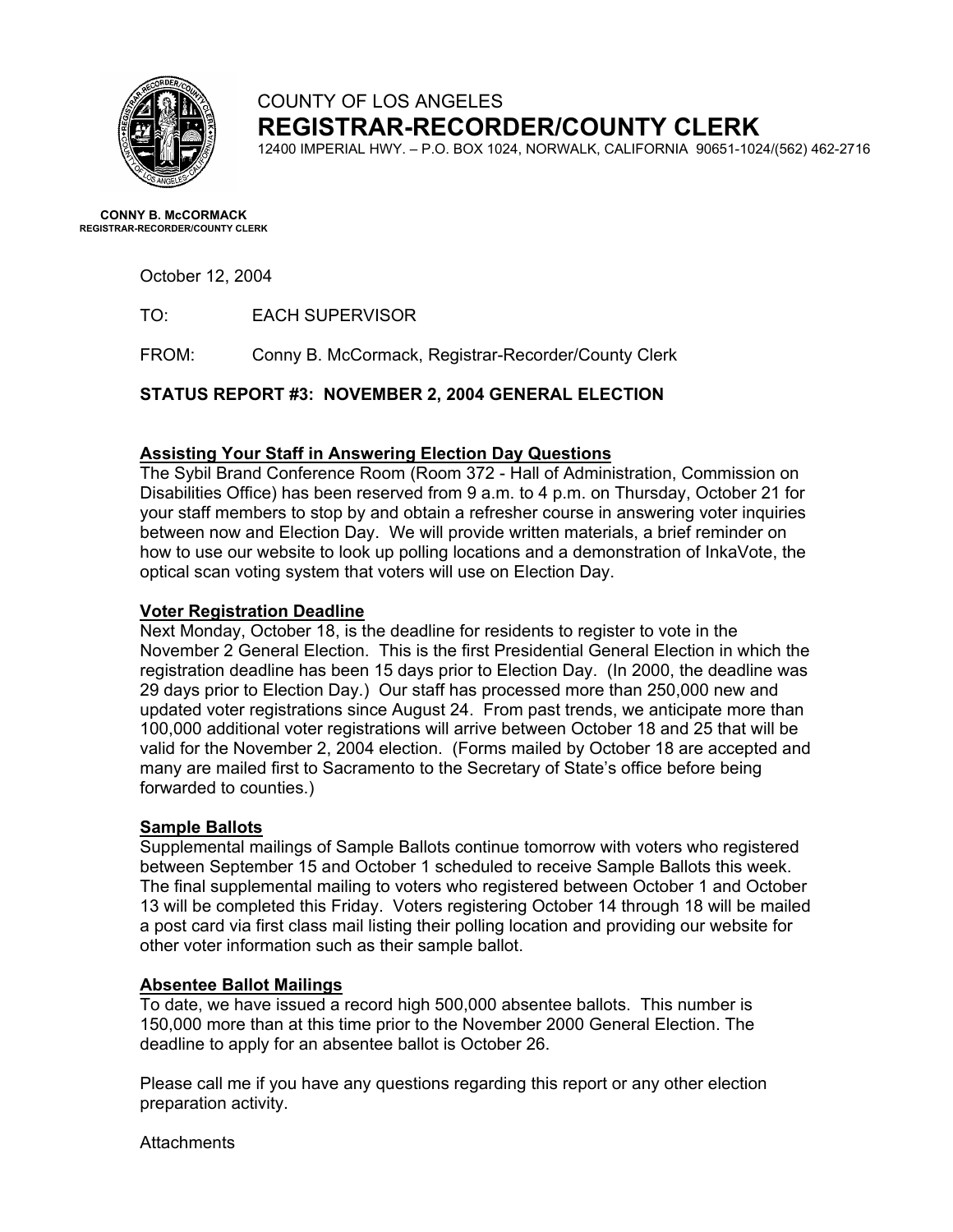### LOS ANGELES COUNTY DEPARTMENT OF REGISTRAR-RECORDER/COUNTY CLERK

## **MILESTONE STATUS REPORT OF KEY EVENTS**

Presidential General Election November 2, 2004

|    | <b>EVENT</b>                                                              | 9/3                     | 9/10 | 9/17 | 9/24 | 10/1 | 10/8 | 10/15       | 10/22                | 10/29                | $11/5$      |
|----|---------------------------------------------------------------------------|-------------------------|------|------|------|------|------|-------------|----------------------|----------------------|-------------|
|    | 1. FINALIZE BALLOT PAGE DESIGN.                                           | $\blacktriangle$<br>9/1 |      |      |      |      |      |             |                      |                      |             |
|    | 2. RECRUIT AND APPOINT<br>PRECINCT OFFICERS.                              |                         |      |      |      |      |      |             |                      |                      | $\triangle$ |
|    |                                                                           |                         |      |      |      |      |      |             |                      |                      | 11/1        |
|    | 3. UPDATE REGISTRATION<br>RECORDS.                                        |                         |      |      |      |      |      |             | $\triangle$<br>10/18 |                      |             |
|    |                                                                           |                         |      |      |      |      |      |             |                      |                      | $\triangle$ |
|    | 4. TESTING OF ELECTION NIGHT<br>DATA PROCESSING HARDWARE<br>AND PROGRAMS. |                         |      |      |      |      |      |             |                      |                      | $11/2$      |
|    | 5. RECEIVE SAMPLE BALLOTS AND                                             |                         |      |      |      |      |      |             |                      |                      |             |
|    | <b>BALLOT PAGES FROM PRINTERS.</b>                                        |                         |      |      |      | 9/30 |      |             |                      |                      |             |
| 6. | MAIL SAMPLE BALLOTS.                                                      |                         |      |      |      |      |      | $\triangle$ |                      |                      |             |
|    |                                                                           |                         |      |      |      |      |      | 10/12       |                      |                      |             |
|    | 7. PRECINCT SUPPLIES AND VOTE<br>RECORDERS ASSEMBLED.                     |                         |      |      |      |      |      |             | 10/18                |                      |             |
|    | 8. BOOTH AND SUPPLIES PICKED-<br>UP BY PRECINCT INSPECTORS.               |                         |      |      |      |      |      |             |                      | $\triangle$<br>70/24 |             |

WEEK ENDING